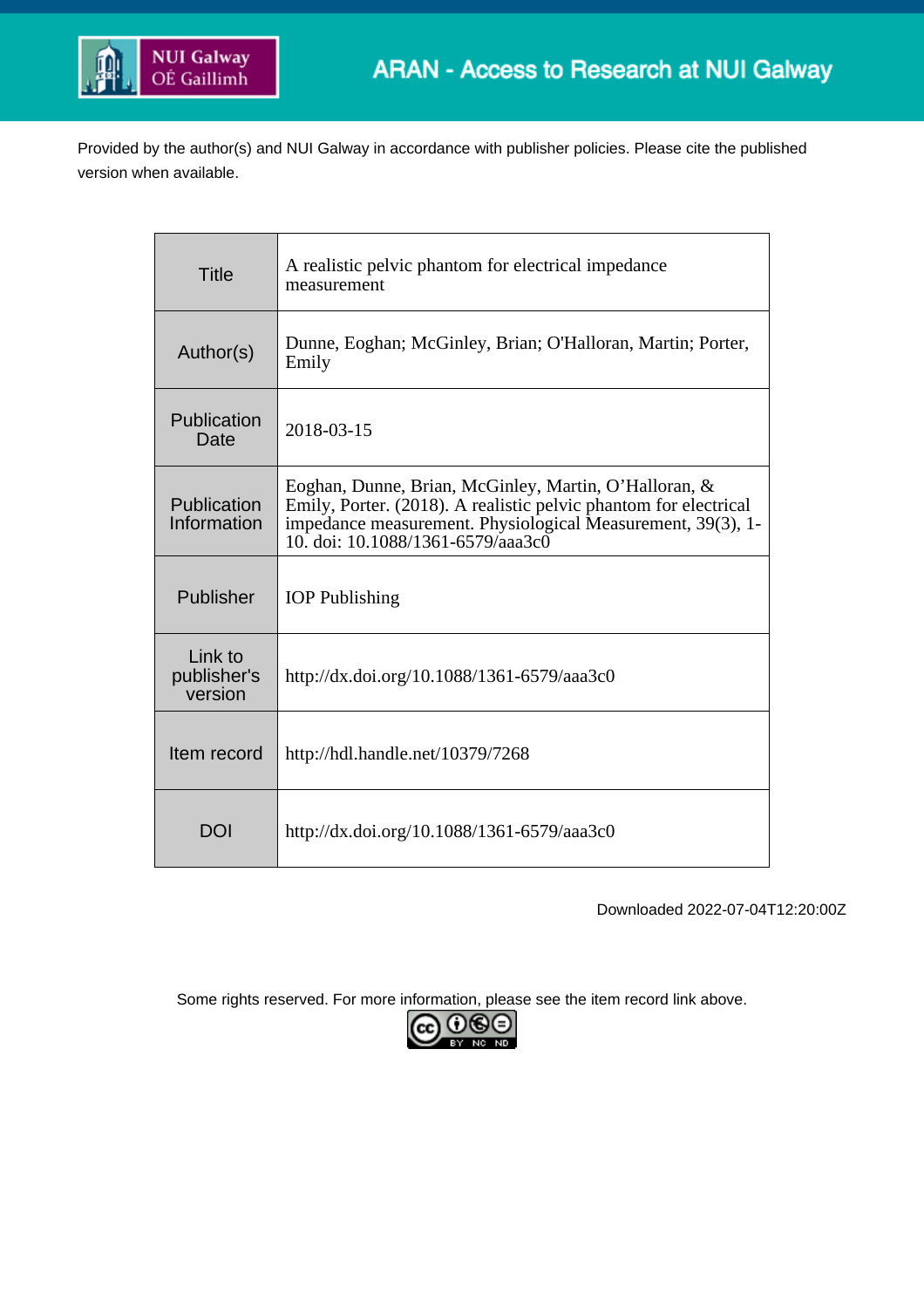# **A Realistic Pelvic Phantom for Electrical Impedance Measurement**

# **Eoghan Dunne**1,2**, Brian McGinley**1,3**, Martin O'Halloran**1,2 **and Emily Porter**1,2

<sup>1</sup>Translational Medical Device Lab, National University of Ireland Galway, Galway City, Ireland

<sup>2</sup>Department of Electrical & Electronic Engineering, College of Engineering & Informatics, National University of Ireland Galway, Galway City, Ireland <sup>3</sup>Department of Computer Science & Applied Physics at Galway-Mayo Institute of

Technology, Galway, Ireland.

E-mail: e.dunne13@nuigalway.ie

#### **Abstract.**

*Objective:* To design and fabricate an anatomically and conductively accurate phantom for electrical impedance studies of non-invasive bladder volume monitoring.

*Approach:* A modular pelvic phantom was designed and fabricated, consisting of a mechanically and conductively stable boundary wall, a background medium, and bladder phantoms. The wall and bladders are made of conductive polyurethane. The background material is an ultrasound gel-based mixture, with conductivity matched to a weighted average of the pelvic cavity organs, bone, muscle and fat. The phantom boundary is developed using a computer tomography model of a male human pelvis. The bladder phantoms were designed to correlate with human bladder dimensions. Electrical impedance measurements of the phantom were recorded, and images produced using six different bladder phantoms and a realistic finite element model.

*Main results*: Five different bladder volumes were successfully imaged using an empty bladder as a reference. The average conductivity index from the reconstructed images showed a strong positive correlation with the bladder phantom volumes.

*Significance:* A conductively and anatomically accurate pelvic phantom was developed for noninvasive bladder volume monitoring using electrical impedance measurements. Several bladders were designed to correlate with actual human bladder volumes, allowing for accurate volume estimation. The conductivity of the phantom is accurate over 50-250 kHz. This phantom can allow: changeable electrode location, contact and size; multi-layer electrodes configurations; increased complexity by addition of other organ or bone phantoms; and electrode movement and deformation. Overall, the pelvic phantom enables greater scope for experimentation and system refinement as a precursor to in-man clinical studies.

**Keywords:** electrical impedance, bladder volume monitoring, realistic pelvic phantom, conductively accurate, urinary bladder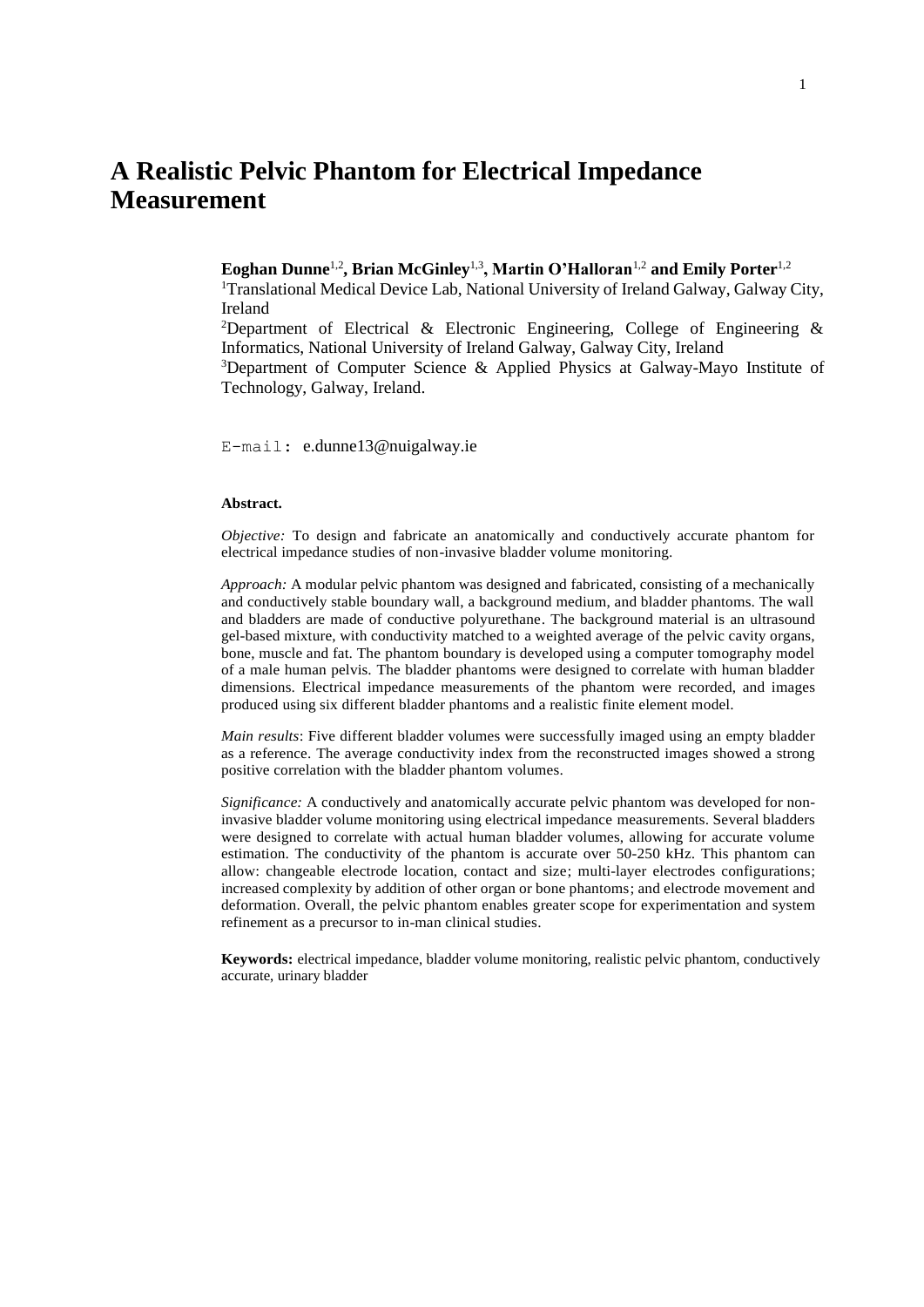# **1. Introduction**

Electrical impedance tomography (EIT) is a low-cost, non-invasive medical imaging technology. This technique involves injecting small alternating electrical currents and measuring the resultant voltages at electrodes on the boundary of an anatomical region, in order to monitor some physiological state or process. Electrical impedance tomography is a particularly useful technology for monitoring fluid and gas changes over time, due to its strong temporal resolution. This medical technology has been employed in the monitoring of lung (Frerichs *et al.*, 2016), perfusion (Frerichs *et al.*, 2002), cardiac (Proença *et al.*, 2016), gastric and intestinal (Mangnall *et al.*, 1987) functions, as well as bladder volume monitoring (BVM) (Leonhardt *et al.*, 2011).

Bladder volume monitoring using electrical impedance (EI) techniques has been studied in simulation (Schlebusch *et al.*, 2014), with simplified tank-based measurements (He *et al.*, 2012; Schlebusch *et al.*, 2014), on animals (Denniston and Baker, 1975; Schlebusch *et al.*, 2014; Zariffa *et al.*, 2016), and on humans (Kim *et al.*, 1998; Leonhardt *et al.*, 2011; Liao and Jaw, 2011; Zariffa *et al.*, 2016, Shin, *et al.*, 2017). Human studies have shown strong correlation of bladder volume with the processed EI data (Leonhardt *et al.*, 2011; Li *et al.*, 2016), highlighting the feasibility of EI to continuously monitor bladder volume in clinical situations. Bladder volume monitoring using EI offers the potential to aid paraplegic patients, those suffering from urological diseases or those who have lost bladder control by alerting the individual/carer before urination. Bladder volume monitoring using EI also has the potential to act as a support tool for children with nocturnal enuresis (Shin, *et al.*, 2017). Therefore, this intervention has the potential to preserve the individual's dignity, aid their quality of life and prevent subsequent medical problems such as urinary tract infections, urinary reflux, or renal failure (Li *et al.*, 2016).

Despite initial success of EI for BVM, full clinical implementation is being hindered by key variables, such as electrode movement, contact impedance, body deformation, and urine conductivity changes. Laboratory experiments have been performed on experimental setups mimicking regions of the human body, called phantoms. Phantoms allow variables to be controlled, which is difficult in clinical experiments. In BVM, cylindrical (Schlebusch *et al.*, 2014) or cuboidal (He *et al.*, 2012) shaped phantoms have been employed to model the pelvic region boundary. The cylindrical tank used by Schlebusch *et al.* (2014) and Li *et al.* (2016) restricted electrode locations to where the electrode holes had been drilled into the tank. The cuboidal agar phantom used by He *et al.* (2012) catered for different electrode locations when 3D imaging a cuboidal bladder phantom. However, the phantom boundary was not anatomically accurate. Investigation of relevant test scenarios prior to clinical testing is key to achieving successful clinical results. Such testing is dependent on the quality and accuracy of the phantom, as well as the variations of experimental parameters that the phantom allows. These experimental parameters include the electrode locations, contacts, sizes, material types, and the number of rings. An in-depth understanding of how the variation of each of these parameters impacts measured impedance data is vital in order to design EI systems that function reliably in real-world scenarios.

Anatomically and conductively accurate phantoms provide enhanced experimentation possibilities, beyond those of the phantoms with simple shape and those that have been used in BVM to date. Electrode parameters may be varied, and in the case of modular phantoms, the internal structures may be changed to add or reduce the complexity of the test scenario. Such realistic phantoms have been employed in EIT previously, in particular, for head (Sperandio *et al*., 2012) and breast (Murphy *et al.*, 2017) applications. The breast and head phantoms vary in terms of their mechanical and long-term electrical stability, their production method, and whether they are one complete unit or modular (Sperandio *el al.*, 2012; Li *et al.*, 2014; Murphy *et al.*, 2017; Zhang *et al.*, 2017). However, no realistic phantom exists for the pelvic region, limiting the scope of experiments that can be conducted before performing costly in-human testing of BVM applications.

In this paper, we present a realistic modular phantom of the pelvic region. We employ realistic bladder phantoms with dimensions that correlate with actual bladder dimensions. A two-dimensional imaging study of the phantoms is also presented using a realistic first-order finite element mesh. Significantly, this pelvic phantom is both conductively and anatomically accurate, and will allow testing of changeable electrode location, contact, and size; multi-layer electrodes configurations; electrode movement and deformation. The ability to test and assess each of these variables will enable greater scope for experimentation before clinical testing.

This paper is structured as follows: the design choices for the phantom are discussed in section 2, the fabrication of the phantom is presented in section 3, the experimental setup and imaging results are described in section 4, and we discuss the results and conclude in section 5.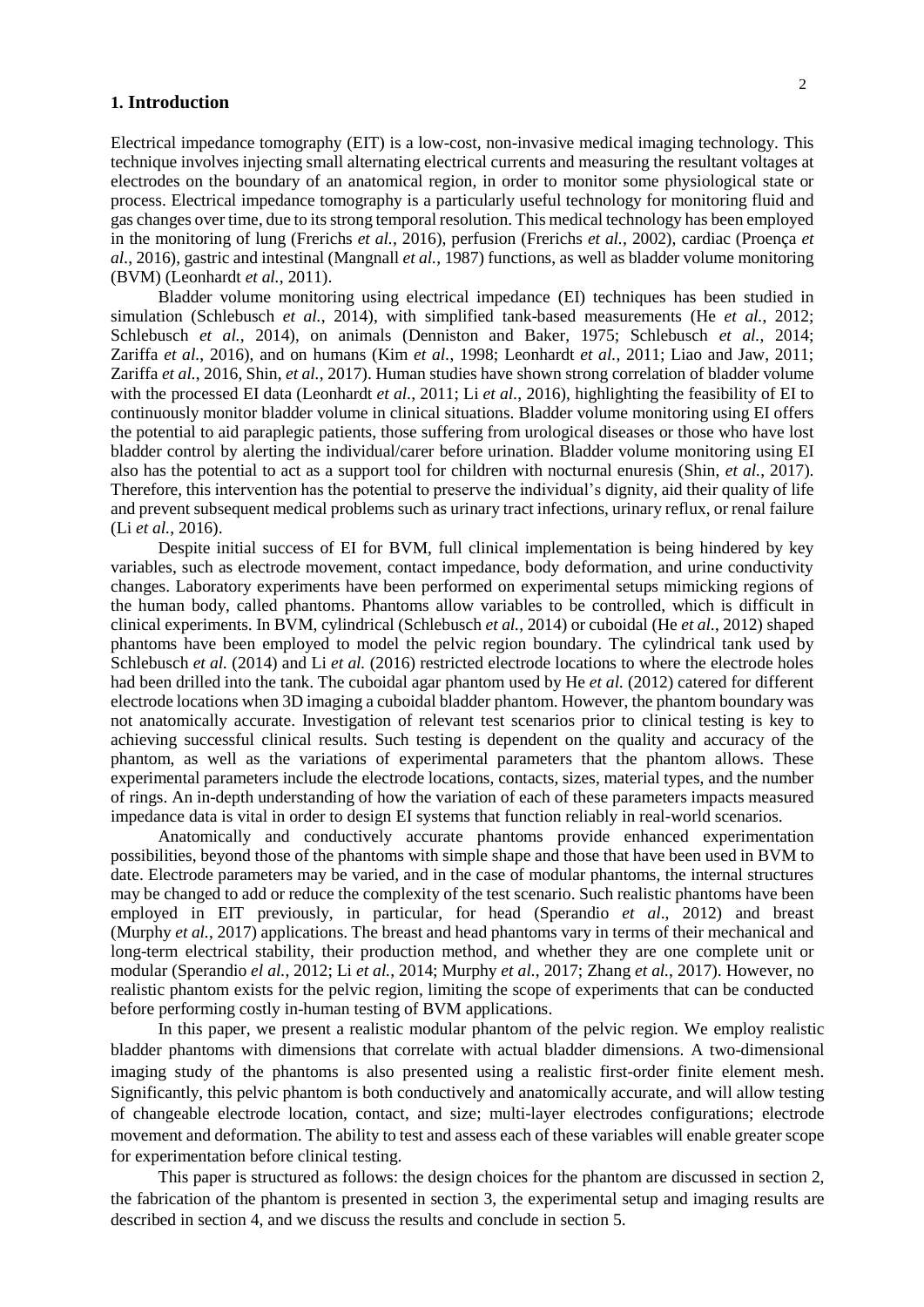# **2. Phantom Design Choices**

For this pelvic phantom, we were interested in the region from the navel to beginning of the external genital area, as this is the area relevant for BVM. The pelvic region consists of skin, fat, muscle, bone, the lower spine, and the pelvic cavity organs. An adult bladder rests in the anterior of the pelvic cavity and ascends into the abdomen as the bladder fills (Drake *et al.*, 2015). Using this anatomical information, we collected conductivity data for the tissues of interest from the IT'IS database (Hasgall *et al.*, 2015) over the frequency range of 50-250 kHz. This frequency range encapsulates the majority of frequencies that have been used in BVM to date (Leonhardt *et al.*, 2011; He *et al.*, 2012; Li *et al.*, 2016), and matches the frequency range of the Swisstom Pioneer Set (Swisstom.com, Swisstom AG, Switzerland), which we have employed for EI measurement (section 4).

A modular pelvic phantom design was chosen to maximise the number of possible experimental test scenarios. The modularity allows for various bladder sizes, bladder locations, and control over the complexity of the internal tissues by adding or removing organs, muscle or bone in future experiments. The proposed pelvic phantom is flexible, and therefore will enable testing of small deformations on the boundary, which is difficult to achieve with solid phantoms.

The pelvic phantom can be divided into three individual design components: the outer wall, the internal background material, and the bladder phantoms. The outer wall is mechanically and conductively stable, and holds a gel-based background material. The bladder phantoms are suspended into the background material at the anterior of the pelvic phantom.

In this section, we discuss the design choices for the tissues and the pelvic phantom, including size, shape and conductivity; in the next section we discuss how the phantoms are fabricated.

## *2.1. Design of the Outer Wall*

In the pelvic region, as with elsewhere in the body, skin and subcutaneous fat provide protection for the internal tissues and organs. We wish to mimic this protection layer in the phantom as the outer wall layer. Akkus *et al.* (2012) reported that in 449 adult human subjects, the average thickness of the anterior abdominal subcutaneous adipose tissue was 15.73 mm and skin was 2.35 mm. We used a weighted average of the thicknesses of abdominal subcutaneous adipose tissue and the skin to determine the appropriate conductivity for the outer wall. The target conductivity was calculated to be  $0.038 \text{ S m}^{-1}$ , which was determined by employing subcutaneous fat and skin conductivities from the IT'IS Database (Hasgall *et al.*, 2015).

To obtain the shape of the outer wall, computer tomography scans from the Visible Human Project (Ackerman, 1998) were used to form a 3D surface model (Dunne *et al.,* 2017). The 3D surface model was then scaled by 0.516 to allow for rapid prototyping (3D printing) on a Ultimaker 2 Extended+ (Ultimaker, Geldermalsen, Netherlands). This scale makes the model suitable for use in urinary applications for children using electrical impedance (Shin *et al.*, 2017) and as a near-half scale model of an adult male.

## *2.2. Design of the Internal Background*

The background conductivity of the pelvic phantom was determined by a weighted average of the volume occupied by fat, muscle, the pelvic bone, the femur, the spine, and the pelvic cavity organs (excluding the bladder). The volumes of each tissue were approximated using the male computer tomography scans from the Visible Human Project (Ackerman, 1998). Muscle and fat dominated the weighting, contributing approximately 40 % each to the conductivity. The resulting weighted conductivity was approximately  $0.2 S m^{-1}$ .

## *2.3. Design of the Bladder Phantoms*

The bladder consists of a thin muscle and membrane layered wall, and a cavity to store urine (Chambers, 2007). For the design of the bladder phantoms, we discount the conductivity of thin bladder wall and based the conductivity of the bladder phantom on the highly conductive urine. According to the database of Hasgall et al., (2015), the conductivity of the bladder wall is  $0.22 \pm 0.002$  S m<sup>-1</sup> over the frequency range of 50-250 kHz. This conductivity is similar to the conductivity of the internal background material  $(0.22 \pm 0.001 \text{ S m}^{-1})$ , ensuring that the assumption is appropriate.

Urine mainly consists of minerals and organic waste (Springhouse, 2002). Notably, the conductivity of the urine varies based on the individual, their health, and their diet (Schlebusch *et al.*, 2014). Literature has, subsequently, reported discrepancies for conductivity values of urine. Specifically, Hasgall's *et al.* (2015) database gives the conductivity of urine as 1.75 S m<sup>-1</sup> over 1-1000 kHz, Gabriel, *et al.* (2009) reports the urine conductivity on the order of 2 S m-1 over 1-1000 kHz, Grimnes and Martinsen (2008) gives the range as 0.5-2.6 S m<sup>-1</sup>, and Schlebusch *et al.* (2014) reported interpatient urine conductivity of  $0.59 - 3.22$  S m<sup>-1</sup> in their study.

The human bladder can be modelled as an ellipsoid. Hirahara *et al.* (2006) recorded axial, coronal, and sagittal diameters of 15 healthy male adult volunteers voiding using 4D Ultrasound. We use a similar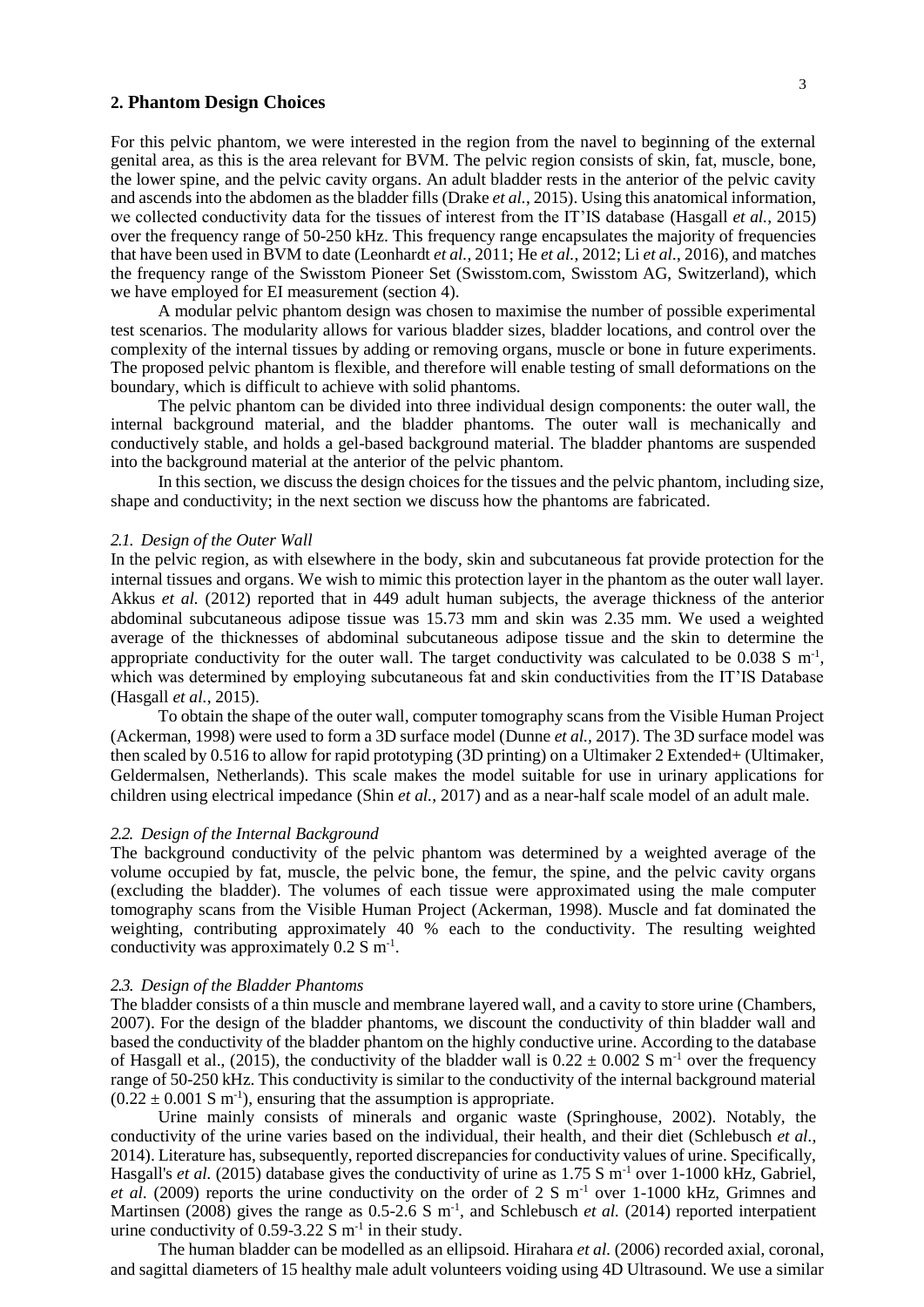method of determining bladder volumes as Krewer *et al.* (2017) employed in microwave imaging of the bladder, i.e., by fitting a regression line to selected data from the study of Hirahara *et al.* (2006). In this study, however, we use the minimum and maximum data points of the 15 healthy volunteers at each recording instance, rather than using the data from just one patient. For each of the 9 recording instances, the minimum and maximum values were averaged. Linear regression lines were formed relating the axial diameters to the bladder volume, and the coronal and sagittal diameters. Figure 1 illustrates the collected points and regression lines relating the coronal diameter, the sagittal diameter, and the bladder volume to the axial diameter.



**Figure 1:** Average of the minimum and maximum values of the axial, coronal, sagittal diameters and the bladder volumes at voiding, as reported in Hirahara *et al.*, (2006). Regression lines relating the bladder volume in millilitres (*top graph*), the sagittal (*middle*), and coronal (*bottom*) diameters to the axial diameter were fitted. Using the equations for these lines, the bladder volumes selected could be related to the corresponding diameters. The mean squared errors for each regression line from the top graph to the bottom graph are 13.917 ml, 4.541 mm, and 2.453 mm, respectively.

The axial, coronal, and sagittal diameters associated with bladder volumes of 40, 60, 100, 160, 240, 400 ml were determined using the regression lines shown in figure 1. The volumes were chosen with incremental increases of 20 ml in the first five cases to determine the minimal detectable bladder volumes using EIT. The largest volume was selected based on the findings in Lukacz *et al.*, (2011), which showed an adult bladder functional capacity between 300-400 ml. Thus, the full bladder capacity was taken as 400 ml, to represent the maximum capacity possible and to allow for a strong contrast between empty and full states. The diameters of all bladders were scaled by 0.516 to match the scaling of the outer wall.

# **3. Phantom Fabrication**

In this section, we discuss how each layer was fabricated.

## *3.1. Fabrication of the Outer Wall*

A TMM was designed to match the target conductivity of the outer wall  $(0.038 S m<sup>-1</sup>)$ . The chosen TMM type was conductive polyurethane, originally used in microwave breast cancer imaging studies (Santorelli *et al.*, 2015) and recently introduced to the EIT frequency band (McDermott *et al.*, 2017). Using data collected from McDermott *et al.*, (2017), the composition of 30 % w/w graphite (Graphite powder, general purpose grade from Fisher Scientific, Loughborough, Leics, UK), 5.7 % w/w carbon black (Carbon Black, acetylene 50 % compressed, 99.9 % + from Alfa-Aesar Ward Hill, MA, USA) and the remainder from equal parts of polyurethane precursors (VytaFlex 20 part A and B from Smooth-On, Easton, PA, USA) was chosen as having the best fitting conductivity for the weighted proportions of subcutaneous adipose tissue and skin. The conductivity of the outer wall TMM was measured to be  $0.043 \pm 0.006$  S m<sup>-1</sup> over 50-250 kHz. The conductive polyurethane TMM was mixed as described in McDermott *et al.*, (2017).

Next, the outer wall was fabricated using the TMM. Two 3-D prints were formed, using the surface models described in Section 2, one to form the boundary of the counter mould using polyurethane and the other to form the inner mould. The base of the counter-mould print was extruded by 1.5 cm to allow a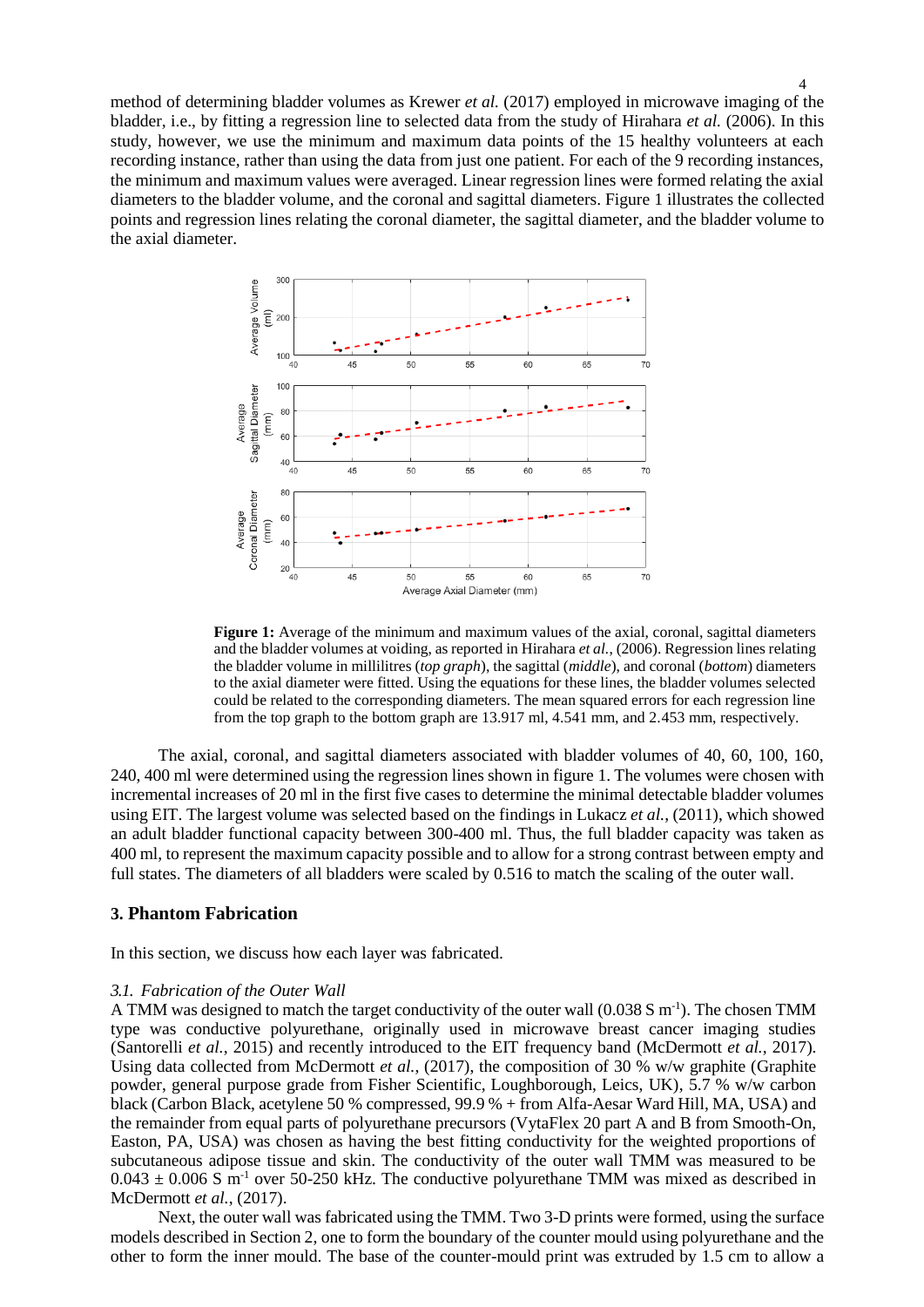1.5 cm solid base in the phantom, which enables the phantom to stand independently. The inner mould was printed in four parts to allow for easy insertion and removal during the making of the phantom. The boundary wall of the inner mould was further scaled-down to provide 1 cm thickness between the moulds, which became the thickness of the phantom wall. The thickness is similar to the combined thickness of skin and subcutaneous fat from (Akkus *et al.* 2012) when scaled by 0.516. This thickness of outer wall also provides structural integrity to the phantom to support the fluid contents. Once the mould and counter-mould prints were ready, the counter-mould print was placed into a container of unset polyurethane and left to set for over 24 hours. The counter-mould was then removed. The TMM mixture was then added into the counter-mould. This mixture was plastered to the walls and the four-part inner mould was added. Figure 2 illustrates the prints, the moulds, and the conductive polyurethane setting in the counter-mould.





**Figure 2:** *(a)* Outer-layer boundary print used to form the polyurethane counter-mould. *(b)* 3D printed four-part inner mould joined together by tape for illustration. *(c)* Polyurethane countermould setting. The polyurethane counter-mould is easily dissected in order to remove the print or the casted phantom. *(d)* Casted conductive polyurethane mixture in counter-mould with inner mould removed. Cuts in the counter-mould to aid removal of the phantom can be seen in the bottom-left and top-right corners of this image.

The final outer wall phantom is illustrated in figure 3. The pelvic phantom is 19.5 cm in width, 13.3 cm in depth, and 11.2 cm in height. The phantom has a maximum horizontal circumference is 53.2 cm and is water-tight. The phantom includes the navel and the groove that runs along the lower back.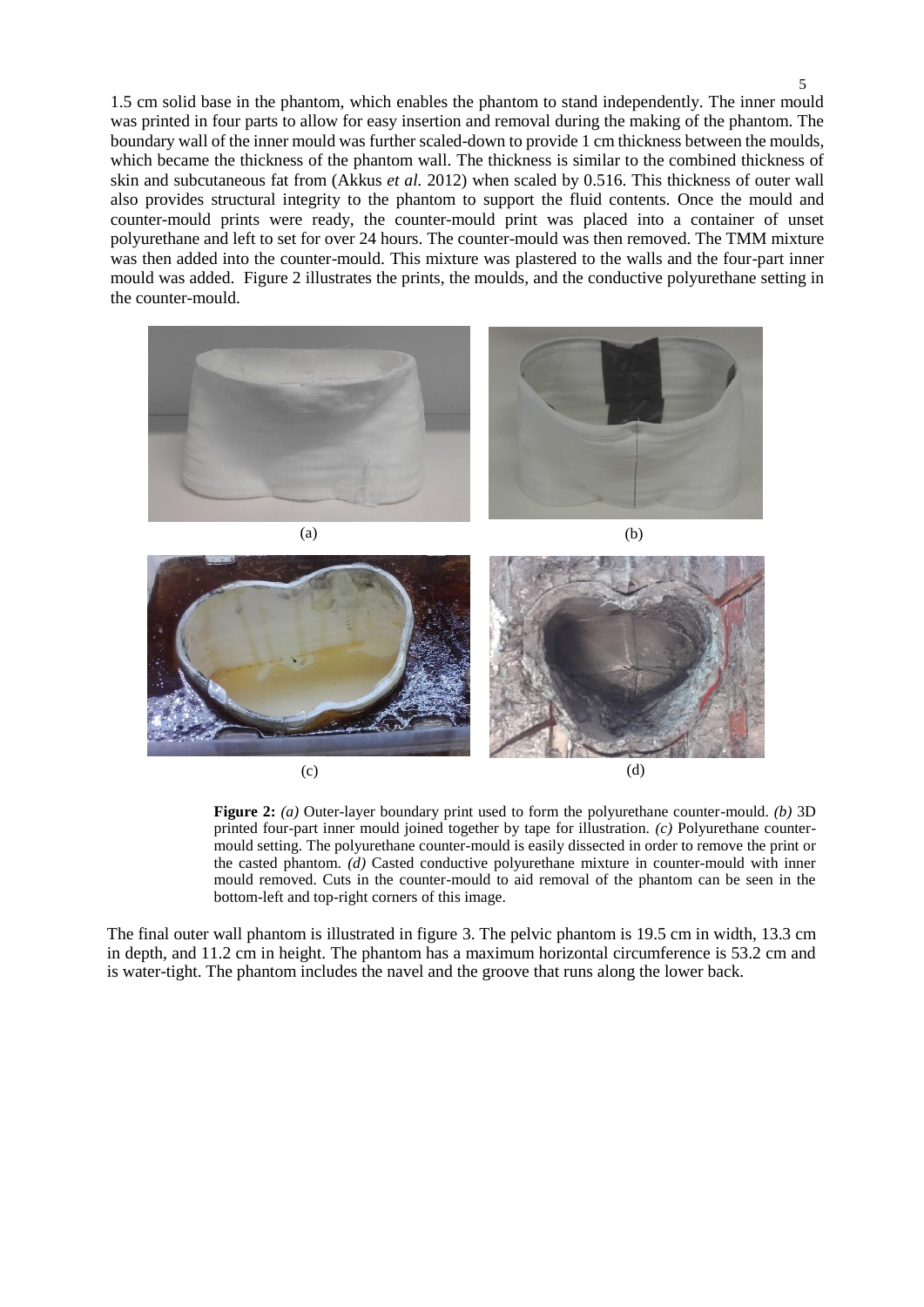

**Figure 3:** *(a)* Frontal-view of the outer wall of the pelvic phantom, with a 1 cm solid wall and 1.5 cm solid base. A printed scale is given where each notch marks 1 cm. *(b)* Profile-view of the outer wall phantom.

#### *3.2. Fabrication of the Internal Background*

To achieve the target conductivity of  $0.2 \text{ S m}^{-1}$  for the internal background, an ultrasound gel-based medium was chosen. This gel has mechanically favourable properties, allowing the bladder phantoms to be easily changed. Further, the gel is more viscous than saline, thus, reducing the possibility of small movements of the bladder phantoms due to external forces.

To adjust the conductivity of the chosen TMM, ultrasound gel (product no. 33279, Gima, Italy), to that of the desired target conductivity (0.2 S m<sup>-1</sup>), milligrams of sodium chloride (purity  $\geq$  99 %, product no. s5886, Sigma-Aldrich, Missouri, United States) were added to ultrasound gel to increase the conductivity. The Keysight E4990A Impedance Analyzer with the Keysight 16452A Liquid Test Fixture (Keysight.com, Keysight Technologies, California, United States) was employed to measure the conductivity of the solution. This fixture uses the parallel plate method to measure the equivalent parallel capacitance and resistance of the solution, which were then converted into dielectric properties using the data processing guidelines detailed in the operational and service manual of the 16452A Liquid Test Fixture (Keysight Technologies, 2017). Stray capacitance was also accounted for. Each measurement was repeated three times for each of several candidate solutions and averaged.

The best fit for the desired weighted background conductivity was a solution of 0.11 % w/w of NaCl in ultrasound gel. The mean conductivity of this solution over 50-250 kHz was measured to be  $0.22 \pm 0.001$  S m<sup>-1</sup>. The conductivity and relative permittivity curves of pure ultrasound gel and the selected ultrasound gel NaCl solution over the frequency range of 1-2000 kHz are given in figure 4.



Figure 4: The measured conductivity and relative permittivity over frequency of ultrasound gel (product no. 33279, Gima, Italy) and of 0.11 % w/w sodium chloride (NaCl) in ultrasound gel. Each curve consists of 995 points. The small quantity of sodium chloride added to the ultrasound gel has little effect on the relative permittivity. However, conductivity is increased to  $0.22 \pm 0.001$  S m<sup>-1</sup> over the range of 50-250 kHz, which is within 0.02 S  $m^{-1}$  of the calculated target conductivity.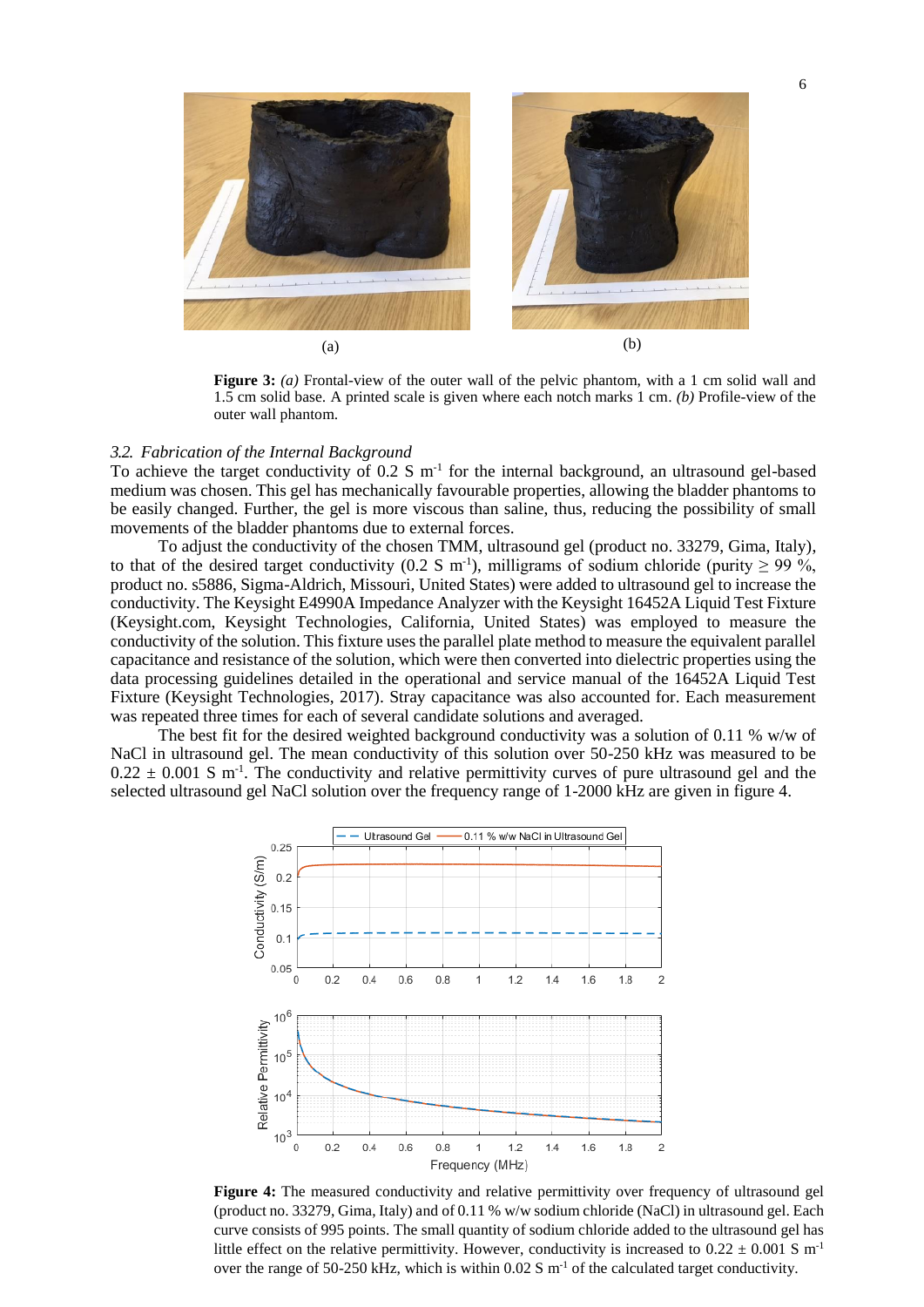## *3.3. Fabrication of the Bladder Phantoms*

We designed solid bladder phantoms out of conductive polyurethane for the volumes 40, 60, 100, 160, 240, 400 ml, each with different dimensions. Isopropanol was added to the conductive polyurethane to increase the conductivity of conductive polyurethane above 0.7 S m<sup>-1</sup>, as detailed in McDermott *et al.*, (2017), which also facilitates the mixing procedure. The composition consisted of 45 %  $w/w$  graphite, 3 % w/w carbon black, 2 % v/w isopropanol and the remainder out of equal parts of polyurethane precursors (VytaFlex 20 part A and B, from Smooth-On, Easton, PA, USA). The conductivity of this composition was measured to be  $1.895 \pm 0.141$  S m<sup>-1</sup> over the selected frequency band of 50-250 kHz. The bladder phantom conductivity fits within the ranges of the reported human urine conductivity found in the literature, as summarised in subsection 2.3.

To create the bladder shapes, hollow half-ellipsoids were formed from the axial, coronal and sagittal radii, outlined in section 2.3, using FreeCad (freecadweb.org). These computer-aided design models were then rapid printed to be used as casts for forming the solid bladder phantoms. The casts are shown in figure 5. For each bladder, the respective 3D prints were filled with the bladder TMM and then joined together, held by the setting polyurethane and gravity. The resulting six bladder phantoms are displayed in figure 5.



**Figure 5:** *(a)* Bladder phantom 3D casts (from left to right) for: 400, 240, 160, 100, 60, and 40 ml. A printed scale is given where each notch marks 1 cm. *(b)* Aerial view of one half of a bladder phantom cast. The two half casts for a particular bladder volume are filled with conductive polyurethane. They are then joined together, held together by the setting conductive polyurethane and gravity. *(c)* The formed bladder phantoms in descending order of volume. (c)

## *3.4. Phantom Summary*

An anatomically and conductively accurate pelvic phantom was created for BVM using EI. The phantom consisted of three layers: a realistic boundary; a gel-based internal background material whose conductivity is based on a weighted average of the internal pelvic cavity organs, bone, muscle, and fat; as well as the bladder phantoms representing different bladder volumes. A summary of the properties of each layer is given in table 1.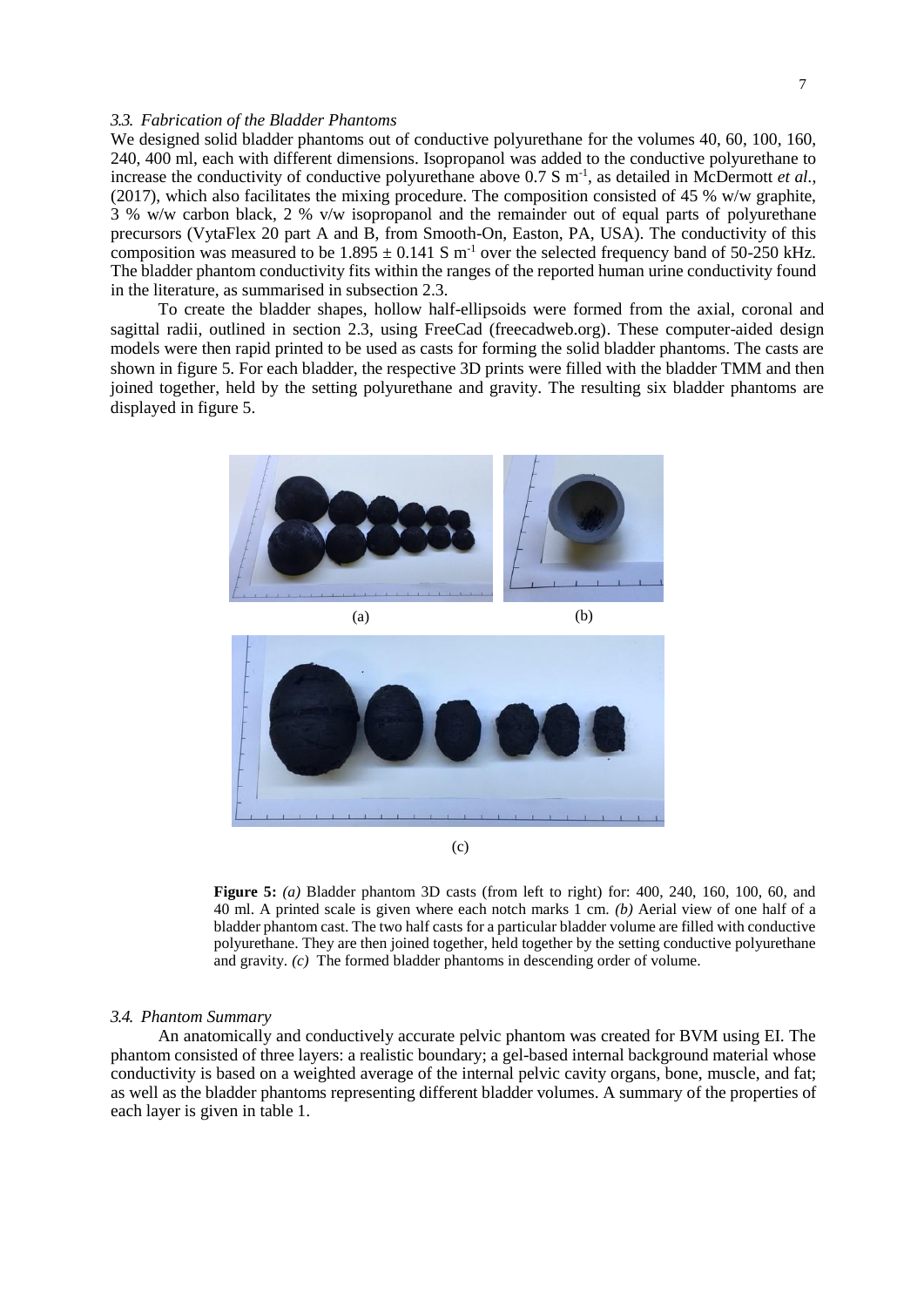|                                                    | <b>Tissue Mimicking</b><br>Material                                                                   | Measured<br>Conductivity            | Dimensions                                                                                                                                                 |
|----------------------------------------------------|-------------------------------------------------------------------------------------------------------|-------------------------------------|------------------------------------------------------------------------------------------------------------------------------------------------------------|
| Outer Wall                                         | Conductive Polyurethane<br>w. Graphite and Carbon<br>Black                                            | $0.043 \pm 0.006$ S m <sup>-1</sup> | 19.5 cm $(w)$<br>13.3 cm $(d)$<br>$11.2 \text{ cm (h)}$                                                                                                    |
| Internal Background Ultrasound Gel and<br>Material | Sodium Chloride                                                                                       | $0.22 \pm 0.001$ S m <sup>-1</sup>  | N/A                                                                                                                                                        |
| <b>Bladder Phantoms</b>                            | Conductive Polyurethane $1.895 \pm 0.141$ S m <sup>-1</sup><br>w. Graphite and Carbon<br><b>Black</b> |                                     | 7.86 mm $\leq$ r <sub>Axial</sub> 24.43 mm<br>8.15 mm $\leq$ r <sub>Coronal</sub> $\geq$ 23.36 mm<br>10.90 mm $\leq$ r <sub>Sagittal</sub> $\geq$ 30.86 mm |

**Table 1.** Properties of each layer in the modular pelvic phantom.

## **4. Experimental & Imaging Results**

#### *4.1. Experimental Setup*

The Swisstom Pioneer Set (Swisstom.com, Switzerland) was employed to capture data from the pelvic phantom using the settings of 50 kHz frequency,  $3 \text{ mA}_{peak}$  injection current, and 15 frames s<sup>-1</sup>. A Swisstom electrode belt, 44 cm long, with 32 electrodes, was connected around the pelvic phantom (figure 6). A thin layer of ultrasound gel was applied between the belt and the pelvic phantom to improve contact and maintain a maximum observed contact impedance below 400  $Ω$ . The minimum contact impedance observed was approximately 200 Ω. The pelvic phantom cavity was filled with the background material, 0.11 % w/w sodium chloride in ultrasound gel. The system was allowed to settle for 5 min before recording started. Each 30 second recording was carried out in ascending order of bladder volumes 40, 60, 100, 160, 240, 400 ml and was repeated 3 times. The repeatability was determined for each bladder volume. The maximum standard deviation calculated between sets of frames of a particular bladder volume was 64.376 nV, which indicates that the repeatability of measurements was high. The bladders were supported in the phantom using a thin timber stick and an overhanging stand. The bottom of each bladder phantom was lowered to the same depth in order to mimic the effect of the bladder ascending into the abdominal region as the bladder fills. Each bladder was positioned in the anterior of the phantom, with the centre of the bladder in line with the navel.



**Figure 6:** Illustration of the Swisstom electrode belt fitting on the phantom. The belt is 44 cm long and consists of 32 electrodes. Ultrasound gel was used between the electrodes and pelvic phantom to improve the contact impedance.

## *4.2. Image Reconstruction*

The collected experimental data was processed using the open-source Electrical Impedance Tomography and Diffuse Optical Tomography Reconstruction Software (EIDORS), version 3.9 (Adler *et al.*, 2017). By averaging across each frame entry, the three 30 second recordings for each bladder phantom were combined together to form a single frame. Time-difference image reconstruction was performed using GREIT (Adler, *et al.*, 2009). The 40 ml bladder phantom was considered as the 'empty' bladder state for this experiment and was used as the reference data. A 3D forward model (e.g. 3D finite element model) is recommended for GREIT as 2D forward models do not sufficiently account for the true current distribution within the body (Adler, *et al.*, 2009). Thus, the reconstruction was carried out using a realistic finite element model (FEM) that was based on the same CAD model as the phantom was (Dunne *et al.*, 2017). This mesh was reprocessed using the place electrode method, place\_elec\_on\_surf (Grychtol and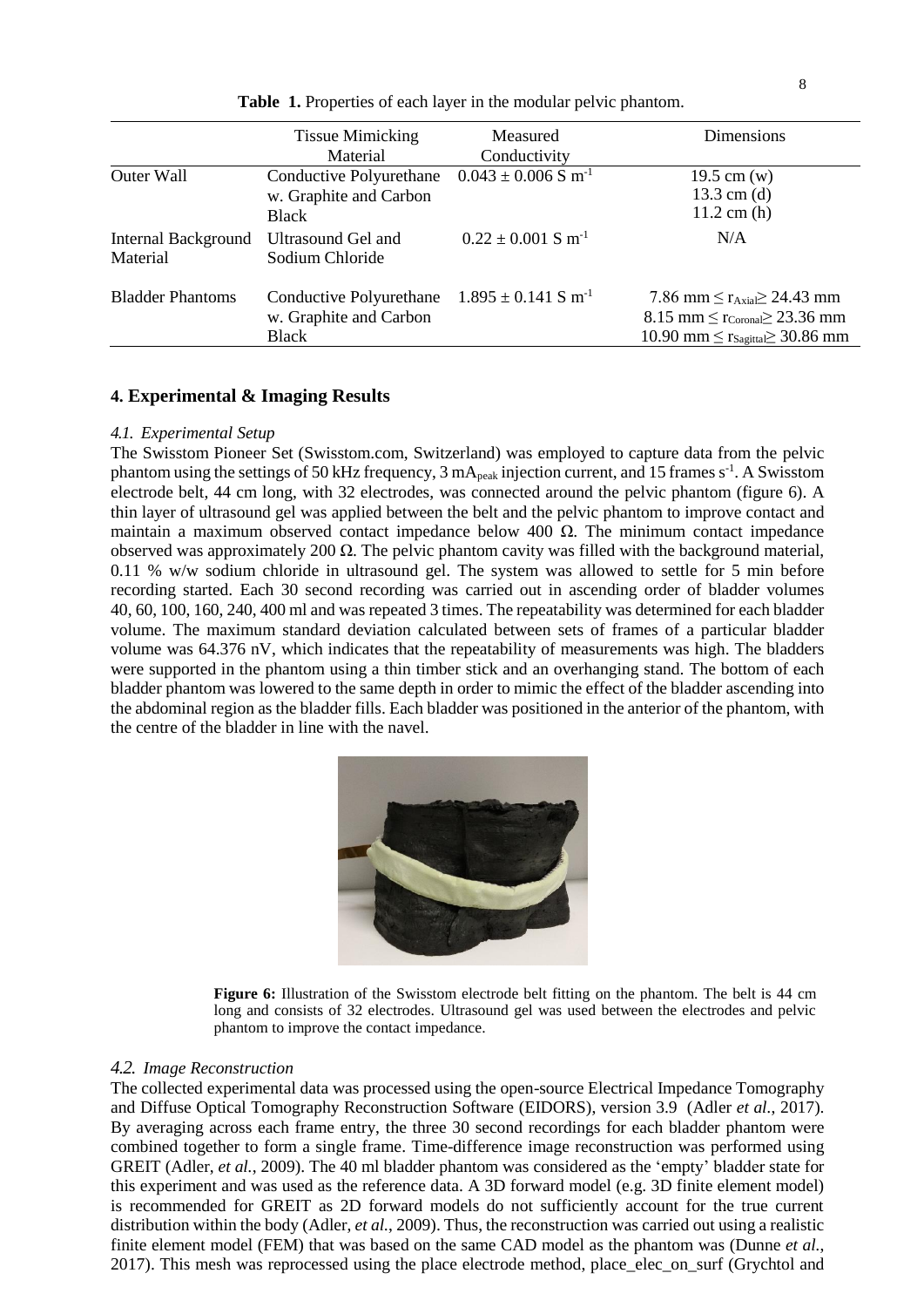Adler, 2013), in EIDORS. In order to match the experimental electrode-belt setup, the electrodes were angled relative to the horizontal plane at  $10^{\circ}$  and the place electrode method was enhanced to allow a gap of electrodes at the back of the FEM. The FEM is shown in figure 7 along with the image reconstruction of the 400 ml bladder phantom. This mesh consists of 231,380 nodes and 1,210,800 elements. The quality of the mesh was assessed in terms of the mesh stretch (Tizzard *et al.*, 2005). The mean, standard deviation, minimum and maximum stretch values are: 0.745; 0.086; 0.203; and 0.9911, respectively. These high stretch values indicate a high quality mesh. Further, no stretch values are less than 0.05, which can lead to significant errors in the forward model (Tizzard *et al.*, 2005).



**Figure 7:** *(a)* Realistic FEM based on the same surface model as the pelvic phantom. The FEM has the electrodes angled at 10° relative to the horizontal and a gap of 60° at the back of the FEM. These modifications were made to match the experimental setup. *(b)* Reconstructed image of the 400 ml bladder. The 40 ml bladder phantom image was used as the reference data. The image amplitudes of the five reconstructed images from 60 ml to 400 ml are [265.74, 1980.5, 5340, 14115, 41509] AU, respectively, indicating that the conductivity of reconstructed data increases with the bladder volume.

The average conductivity index (ACI) has been correlated with bladder volume in previous experimental studies (Li *et al.*, 2015). Therefore, next, we use the ACI to determine the trend from our experiment as bladder volume increases, as shown in figure 8.



**Figure 8:** The average conductivity index (ACI), determined from image construction, plotted against the male adult bladder volumes that the phantoms represent. The curve of ACI increases monotonically with volume, which is in agreement with the literature (Li *et al.*, 2016).

# **5. Discussion and Conclusion**

This paper has presented the first realistic phantom of the pelvic region for bladder volume monitoring using EI. The materials used in developing this modular pelvic phantom are low cost, and are mechanically and conductively stable over time. Significantly, this pelvic phantom will allow experiments to be performed in lab situations to overcome the variables of using EI for bladder volume monitoring such as electrode movement, contact impedance variations, body deformation, and urine conductivity changes. The pelvic phantom will also allow for testing of multi-layer electrodes configurations, electrode type, and size, and internal organ movement, enabling greater scope for experimentation before clinical testing.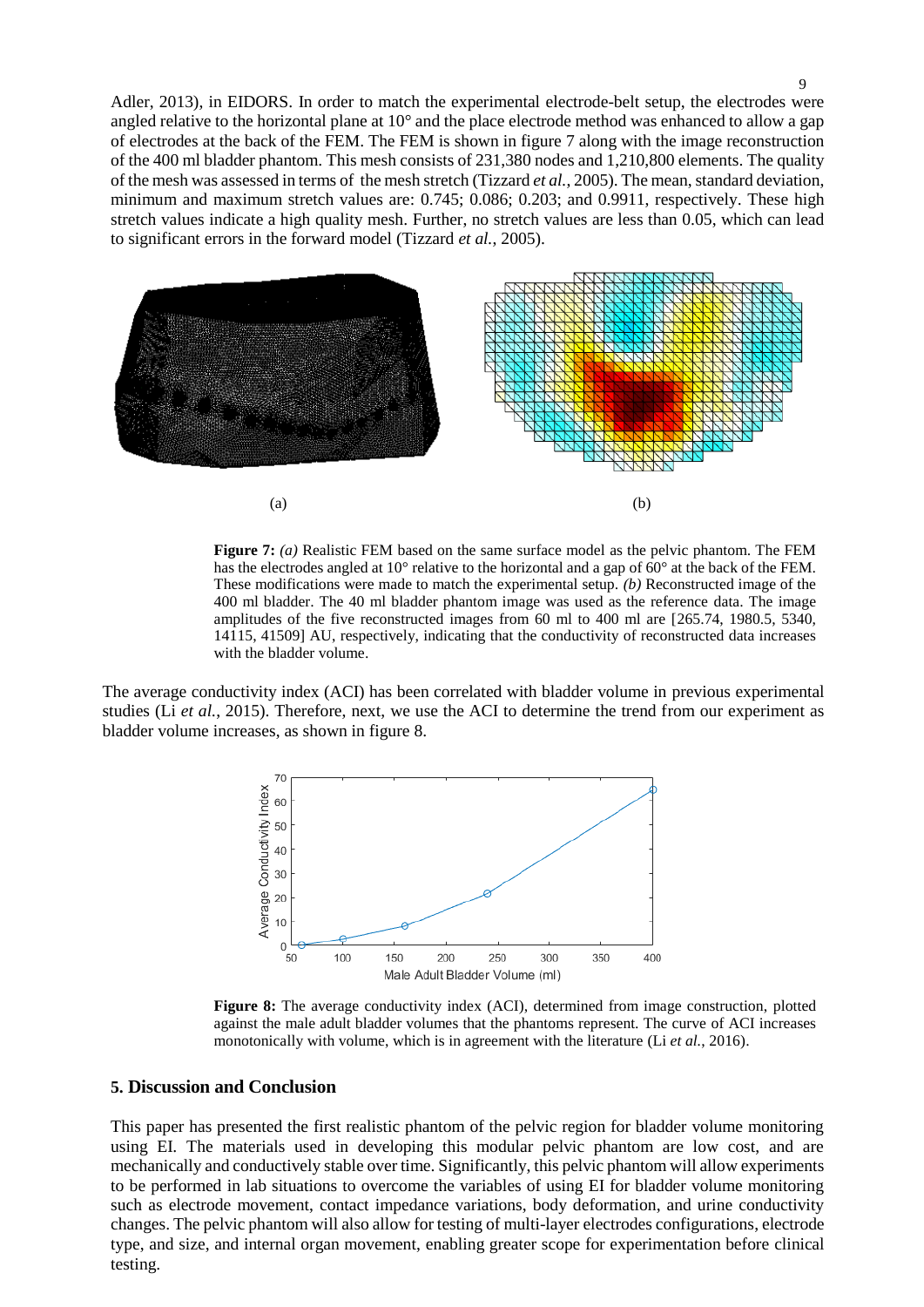Six conductively and proportionally accurate bladders within the pelvic phantom were successfully imaged, as an experimental demonstration of the phantom. A high-quality FEM corresponding to the realistic phantom was employed for the time-difference image reconstruction. The bladders were suspended in the middle of the anterior region of the phantom. This position is correctly captured in the reconstructed images. As expected, the image amplitude increases as the bladder size increases. Each of the bladder volume increments, starting at 20 ml, can be distinguished using the maximum image amplitude or the highly positive correlation between the ACI and the adult bladder volume. The highly positive relationship has been shown previously in Li's *et al.*, (2016) clinical study. However, the amplitude of the ACI curve varies based on bladder conductivity, both between patients and within a patient through their daily diet and health. Therefore, an exact match between curves is unlikely, instead it is the trend of the curve that is of interest.

Overall, this pelvic phantom will support the development and testing of EI bladder monitoring applications. Future work will be undertaken to further improve in order to add the ability for the bladder volume to fill dynamically. For continuous bladder volume experiments, a bladder that is conductively accurate and can expand is desirable. Furthermore, measurements will be performed to examine the impact of parameters such as electrode movement, patient and bladder positioning, and urine conductivity on successful bladder monitoring.

## **Acknowledgements**

This research was supported by funding from the European Research Council under the European Union's Horizon 2020 Programme/ ERC Grant Agreement BioElecPro n. 637780 and the charity RESPECT and the People Programme (Marie Curie Actions) of the European Union's Seventh Framework Programme (FP7/2007-2013) under REA Grant Agreement no. PCOFUND-GA-2013-608728. The authors would like thank Kite Medical (kitemedical.ie, Kite Medical, Galway, Ireland) for the use of their Swisstom 44 cm electrode belt.

### **References**

Ackerman M J 1998 The visible human project *Proc. IEEE*, **86** 504–511.

- Adler A, *et al.* 2009 GREIT: a unified approach to 2D linear EIT reconstruction of lung images.  *Physiol. Meas.* **30** S35–S55.
- Adler A, Boyle A, Braun F, Crabb M G, Grychtol B, Lionheart W R B, Tregidgo H F J and Yerworth R 2017 EIDORS Version 3.9 in *Proc.18th Intl. Conf. Biomed. App. of Electrical Imped. Tomography*. Hanover, NH: Zenodo, 63.
- Akkus O, Ogus A, Uzunlulu M and Kizilgul M 2012 Evaluation of Skin and Subcutaneous Adipose Tissue Thickness for Optimal Insulin Injection *J. Diabetes Metab.* **3** 1–5.
- Chambers, J. (ed.) 2007 The Urinary System in *The Facts On File Encyclopedia of Health and Medicine, Volume 3*. 1st edn. New York: Infobase Publishing, 169–233.
- Denniston L C and Baker L E 1975 Measurement of urinary bladder emptying using electrical impedance *Med. Biol. Eng. Comput.* 305–306.
- Drake R, Vogl A W, and Mitchell A W 2015 *Gray's anatomy for students*. 3rd edn. Philadelphia, PA: Elsevier.
- Dunne E, Porter E, McGinley B and O'Halloran M 2017 Realistic 3D Finite Element Mesh of the Adult Human Pelvis for Electrical Impedance Tomography in *Proc.18th Intl. Conf. Biomed. App. of Electrical Imped. Tomography*. Hanover, NH: Zenodo, 65.
- Frerichs I, *et al.* 2016 Chest electrical impedance tomography examination, data analysis, terminology, clinical use and recommendations: consensus statement of the TRanslational EIT developmeNt stuDy group. *Thorax* p. thoraxjnl-2016-208357.
- Frerichs I, Hinz J, Herrmann P, Weisser G, Hahn G, Quintel M and Hellige G 2002 Regional lung perfusion as determined by electrical impedance tomography in comparison with electron beam CT imaging *IEEE Trans. Med. Imaging* **21** 646–652.
- Gabriel C, Peyman A, and Grant E H 2009 Electrical conductivity of tissue at frequencies below 1 MHz  *Phy. Med. Biol.* **54** 4863–4878.
- Grimnes S and Martinsen Ø 2008 *Bioimpedance and bioelectricity basics*. Amsterdam: Elsevier.
- Grychtol B and Adler A 2013 FEM electrode refinement for electrical impedance tomography in  *2013 35th Ann. Intl. Conf. IEEE Eng. Med. Biol. Soc. (EMBC)* 6429–6432.
- Hasgall P, Di Gennaro F, Baumgartner C, Neufeld E, Gosselin M, Payne D, Klingenböck A and Kuster N 2015 IT'IS Database for thermal and electromagnetic parameters of biological tissues, Version 3.0.